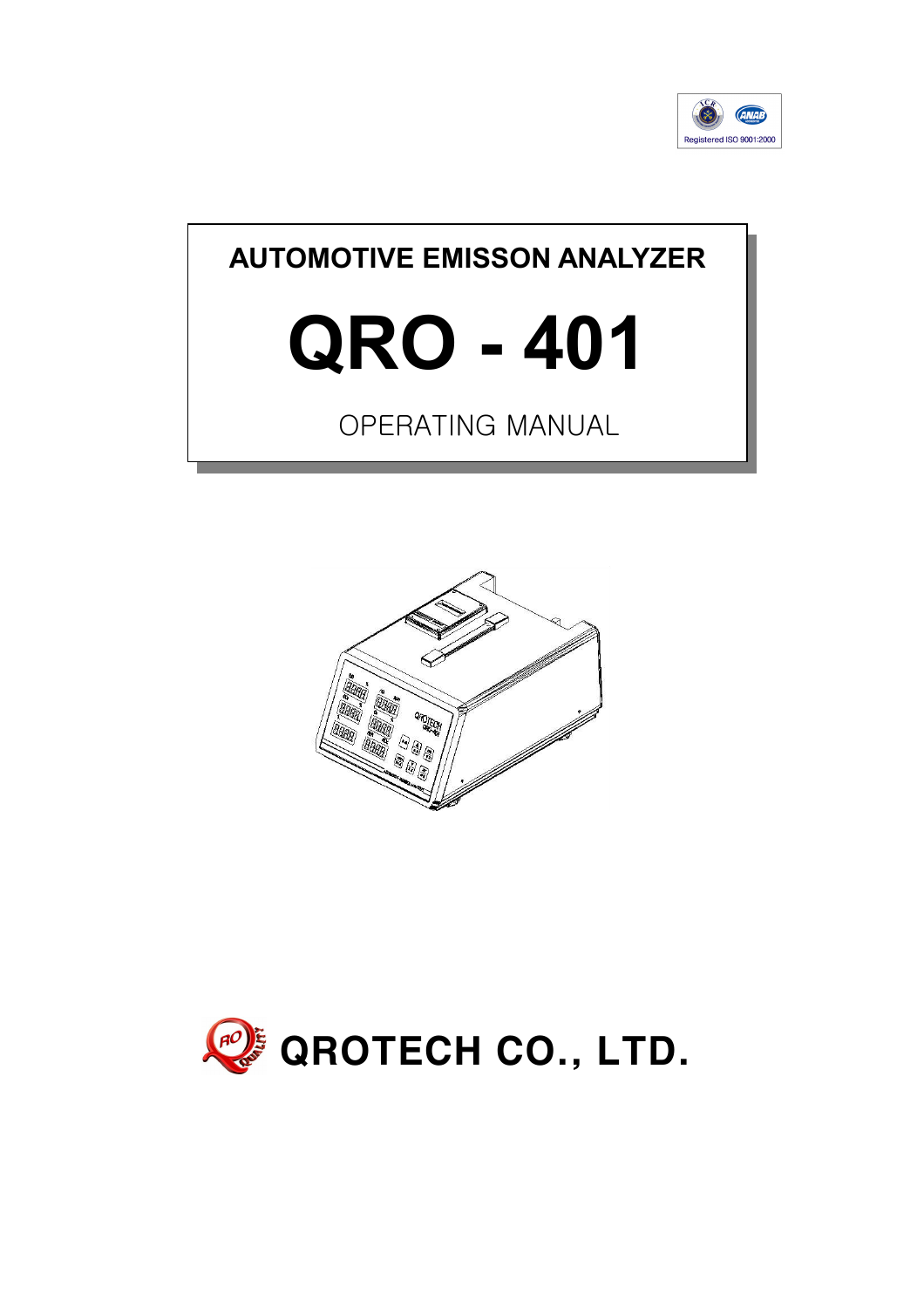## Notes for User

To use this analyzer with safety and effectiveness, please read this manual before usage.

This manual applies to the product model QRO-401(4/5gas analyzer).

- 1. This manual should be referred with regard to the product design and safety assurance of the configuration.
- 2. For the purpose of safety confirmity, this manual should be provided to the end user at the same time with the supply of the product.
- 3. Please use only in well-ventilated place.
- 4. This product should not be washed/polished by volatile or toxic chemical materials like thinner.
- 5. Please don't use the printer until the printing paper is prepared.

- The contents of this manual may be changed without notice for the purpose of functional improvement.

Copyright © QROTECH CO., LTD.

◆ If you want more information, you can see the detail in the attached CD.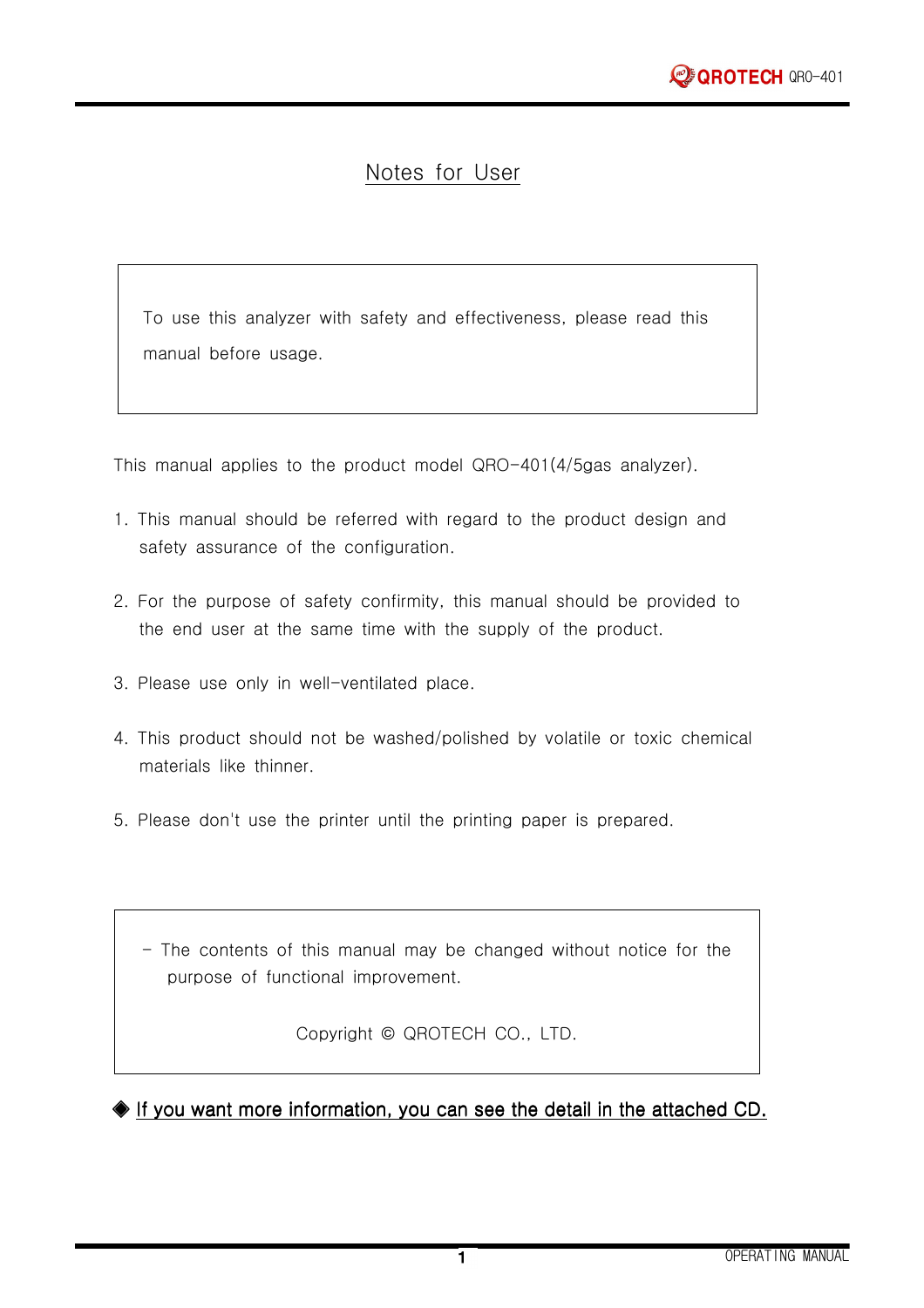#### Contents

| Chapter 1. Quality Guarantee Provision   |
|------------------------------------------|
| Chapter 2. Safety Instruction            |
|                                          |
| Chapter 3. Introduction of QRO-401       |
| Chapter 4. Installation Method and Notes |
|                                          |
| Chapter 6. Measurement Mode              |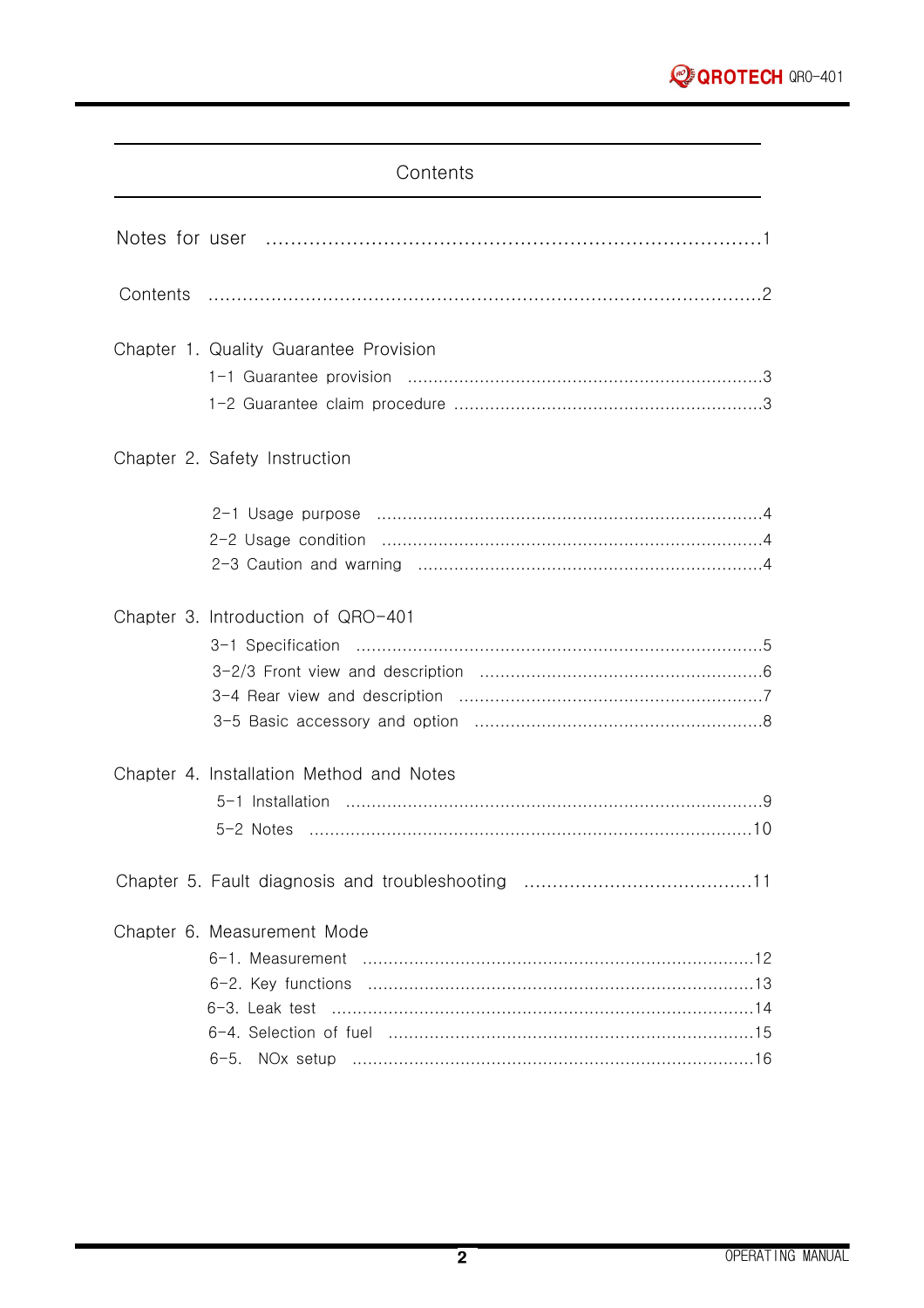#### Chapter 1. Quality Guarantee Provision

#### 1-1 Guarantee provision

If the product is handled according to this manual but there occurs a failure within the guaranteed period, it will be repaired free of charge by our company. However, the compensation from the secondary damage and the following cases may not be guaranteed and repaired without fee:

- (1) A damage or fault, which occurs due to mishandling in use and negligence in maintenance and keeping.
- (2) A damage or fault, which originates from a change or reconstruction.
- (3) When the parts and consuming materials that naturally wear out become damaged and needed to be exchanged.
- (4) A damage or fault, which originates from an environmental factor such as a fire, earthquake, storm and flood, or other natural disasters.
- (5) A damage or fault, which occurs as the designated pure part is not used.
- (6) A mistaken guarantee claim procedure (for example, absence of type or serial number).

#### 1-2 Guarantee claim procedure

| Warning | This product is not designed for outdoor installation so that |
|---------|---------------------------------------------------------------|
|         | a damage or fault originated from the outdoor installation    |
|         | may not be guaranteed.                                        |

When you issue a claim against this product in accordance with above provision, please contact the agent where you purchased:

| $(1)$ When you get a fault:   | Please verify the product by referring Chapter 8.                                     |
|-------------------------------|---------------------------------------------------------------------------------------|
|                               | fault diagnosis and troubleshooting.                                                  |
| $(2)$ Still in bad operation: | Please request a repair to the agent where you                                        |
|                               | purchased.                                                                            |
|                               | (3) Repair after guaranteed period: After the guaranteed period, the repair cost will |
|                               | be charged.                                                                           |
|                               | (4) Repair within guaranteed period: The guaranteed period is for 12 months from      |
|                               | the purchase and within this period the product                                       |
|                               | will be repaired in accordance with our quality                                       |
|                               | quarantee provision.                                                                  |
|                               | (5) For details or questions on the after service, please contact our local agent.    |

(6) When you contact our local agent, please inform us your product type, serial number, date of purchasing, and fault conditions in detail.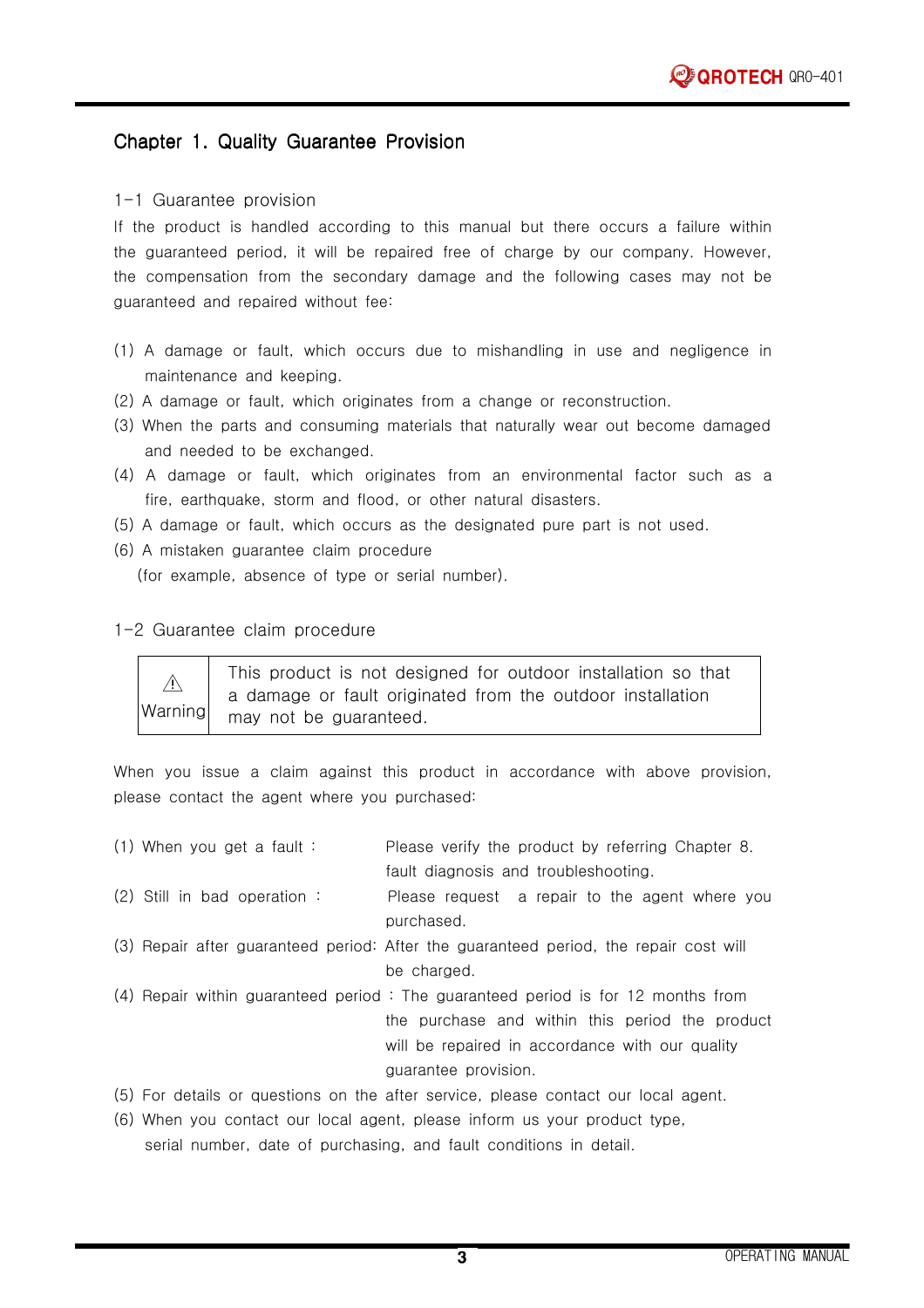#### Chapter 2. Safety Instructions

#### 2-1. Purpose of usage

This analyzer is a equipment to measure the gas emission density of an automobile enabling to diagnose the automobile status and its preventive maintenance so that it can provide a function to prevent the air pollution in advance.

#### 2-2. Usage condition

- (1) No emitted/polluted environment.
- (2) Less than 1000m in height and less than 85% in relative humidity.
- (3) No direct ray of sunlight, vibration and abrupt temperature change.
- (4) Well-ventilated place.
- (5) It should be setup at least 25cm from the ground surface.

#### 2-3. Caution and warning

#### (1) General safety requirement

| Warning | This item includes some critical contents to prevent safety |
|---------|-------------------------------------------------------------|
|         | accident and product damage so that it needs to be read     |
|         | through and properly understood for correct usage.          |

- ① This analyzer should be manipulated only by the trained personnel who well understood the usage.
- ② A spot check or periodical check should be executed in accordance with this manual prior to a measurement.
- ③ The probe should be installed in a place where not affected by a wind.
- ④ If there occurs a unusual case during operation, please stop the operation and contact us for its inspection and verification.

#### (2) Warning

- ① This analyzer is designed for the use of AC110V only or AC220V only. Please verify the power sources prior to the usage.
- ② The probe is so hot by emitted gas. Therefore, you need to pay high attention not to be burned during when you insert or remove.
- ③ During the analysis, please do not stay long in the place to which the gas is being emitted.
- ④ The emitted gas normally includes the CO, which may induce a fatal damage to a human body, so that it must be used only in well-ventilated place .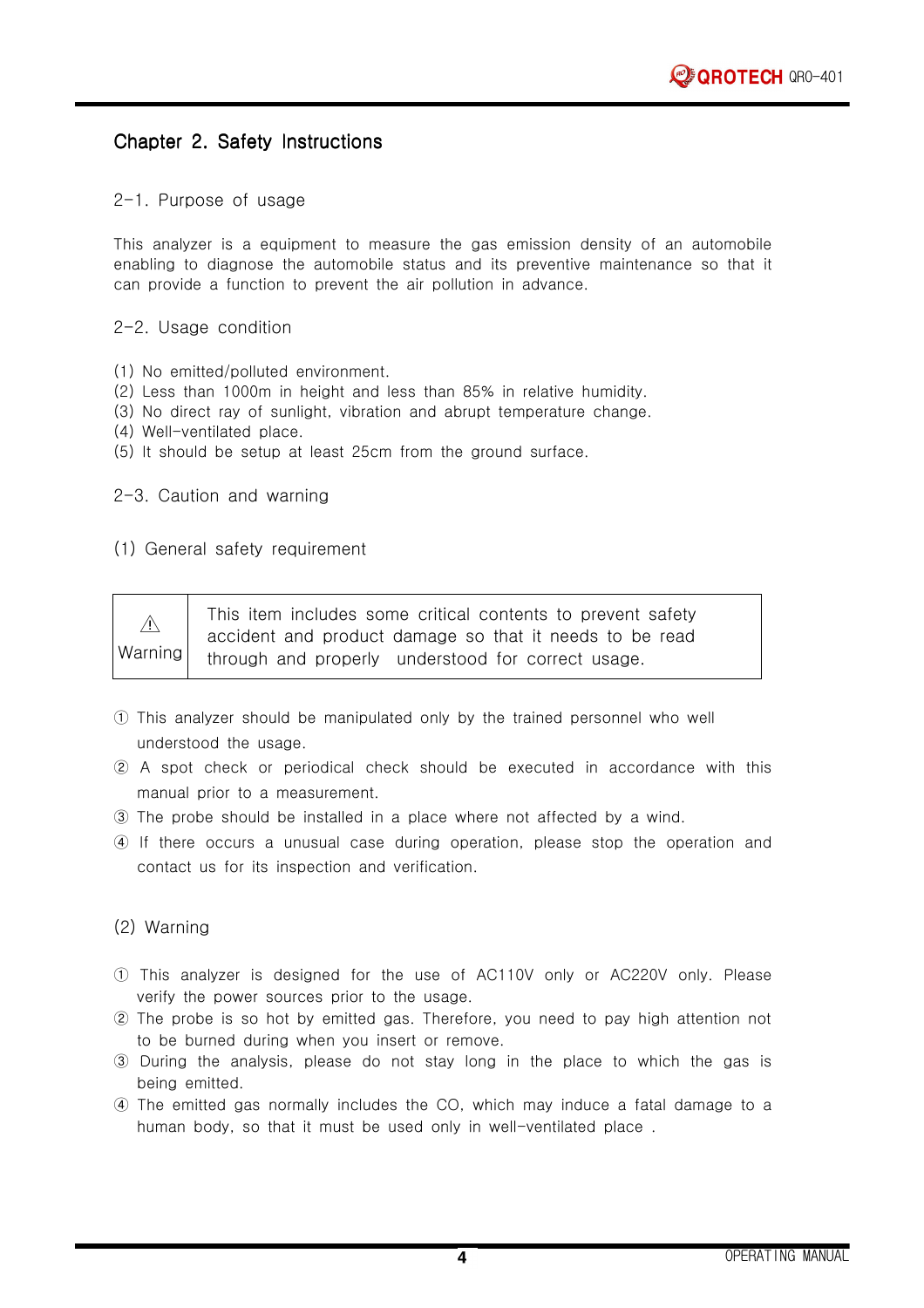# Chapter 3. Introduction of QRO-401

## 3-1 Specification

|                              |                                                                       | QRO-401(4/5GAS)                                   |            |                             |
|------------------------------|-----------------------------------------------------------------------|---------------------------------------------------|------------|-----------------------------|
| Measuring<br>item            | CO, HC, CO2, O2, $\lambda$ (air surplus rate), AFR,<br>NOX (optional) |                                                   |            |                             |
| Measuring                    |                                                                       | CO, HC, CO2: NDIR Method                          |            |                             |
| method                       |                                                                       | O2, NOx: Electrochemical Cell                     |            |                             |
| Measuring                    |                                                                       | $0.00 \sim 9.99\%$                                |            | $0 \sim 9999$ ppm           |
| range                        | CO                                                                    |                                                   | <b>HC</b>  |                             |
| Resolution<br><b>Display</b> |                                                                       | 0.01%<br>4 digit 7segment LED                     |            | ppm<br>4 digit 7segment LED |
| Measuring                    |                                                                       |                                                   |            |                             |
| range                        | CO <sub>2</sub>                                                       | $0.0 \sim 20.0\%$                                 | O2         | $0.00 \sim 25.00 %$         |
| Resolution                   |                                                                       | 0.1%                                              |            | 0.01%                       |
| <b>Display</b>               |                                                                       | 4 digit 7segment LED                              |            | 4 digit 7segment LED        |
| Measuring                    |                                                                       | $0 \sim 2.000$                                    |            | $0 - 5000$ ppm              |
| range<br>Resolution          | λ                                                                     | 0.001                                             | <b>NOx</b> | 1 ppm                       |
| <b>Display</b>               |                                                                       | 4 digit 7segment LED                              |            | 4 digit 7segment LED        |
| Repeatability                | Less than $\pm 2\%$ FS                                                |                                                   |            |                             |
| Response time                | Within 10 seconds (more than 90%)                                     |                                                   |            |                             |
| Warming up                   | About 2 $\sim$ 8 minutes                                              |                                                   |            |                             |
| time                         |                                                                       |                                                   |            |                             |
| Sample                       |                                                                       |                                                   |            |                             |
| collecting                   | $4 \sim 6$ L/min                                                      |                                                   |            |                             |
| quantity<br>Power            |                                                                       |                                                   |            |                             |
| Power                        |                                                                       | AC110V only or AC220V only ±10%, 50/60Hz          |            |                             |
| consumption                  | About 50 W                                                            |                                                   |            |                             |
| Operation                    | $0^{\circ}C \sim 40^{\circ}C$                                         |                                                   |            |                             |
| temperature                  |                                                                       |                                                   |            |                             |
| <b>Dimensions</b>            |                                                                       | 285 (W) $\times$ 410 (D) $\times$ 155 (H) mm      |            |                             |
| Weight                       |                                                                       | About 4.5 kg                                      |            |                             |
| <b>Basic</b>                 |                                                                       | Probe, Probe hose, Spare fuse, Leak test cap,     |            |                             |
| accessaries                  |                                                                       | Spare filter, Operation manual, Power cord,       |            |                             |
| Options                      |                                                                       | RS232 Communication cable, Printer, Printer paper |            |                             |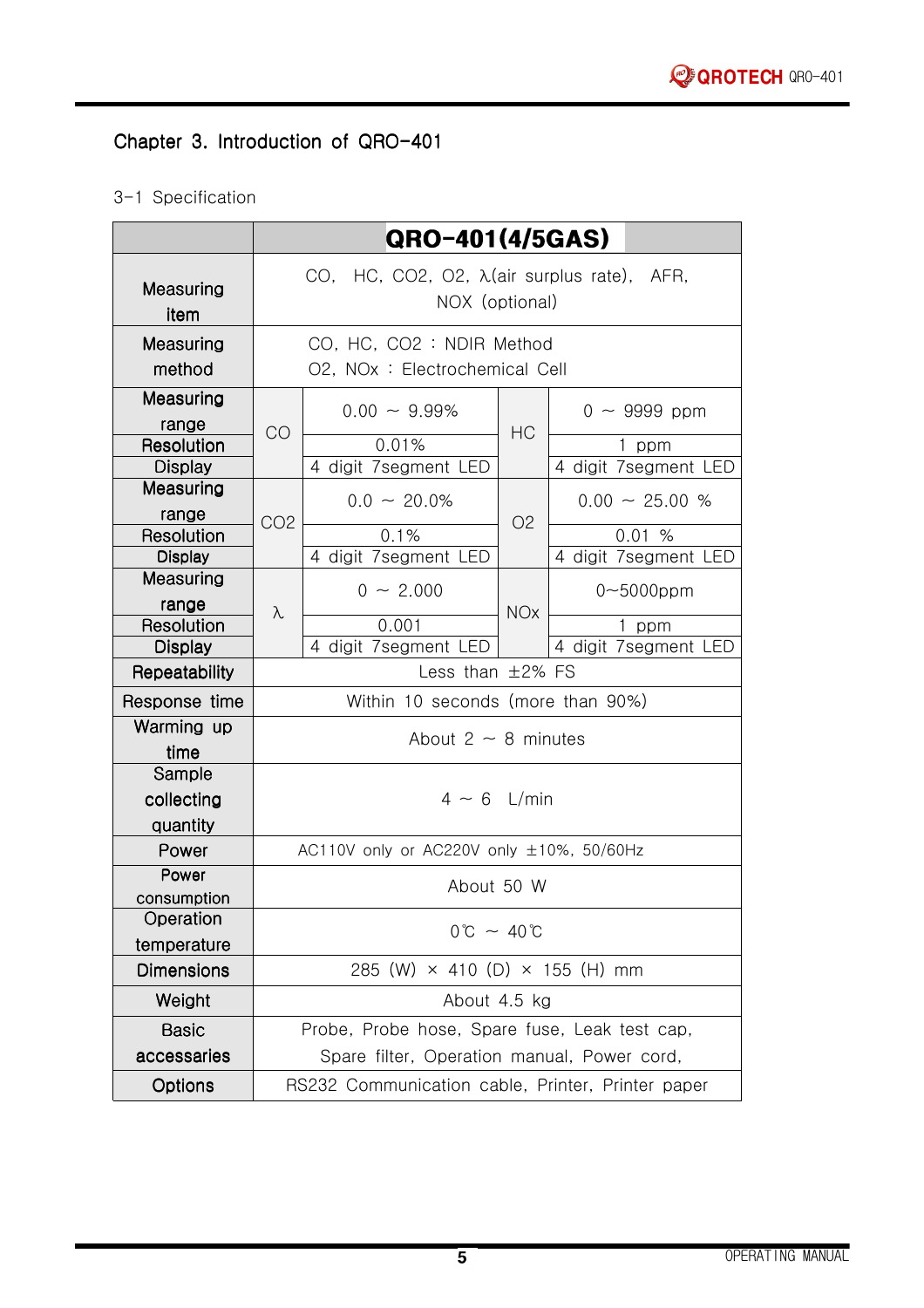3-2/3. Front view and description



3-3-1 CO display window This displays the CO density and program proceeding status. 3-3-2 HC display window This displays the HC density and program proceeding status. 3-3-3 CO2 display window This displays the CO2 density and program proceeding status. 3-3-4 O2 display window This displays the O2 density and program proceeding status.  $3-3-5$   $\lambda$  display window

> This displays the  $\lambda$ (air over surplus rate) value and program proceeding status.

3-3-6 AFR/NOx display window This displays the AFR, NOx, and program proceeding status.

| $3 - 3 - 7$  | <b>HOLD</b><br><b>KEY</b><br><b>PRINT</b>                                                                |
|--------------|----------------------------------------------------------------------------------------------------------|
|              | Used in time of holding or printing.                                                                     |
| $3 - 2 - 8$  | <b>SELECT</b><br><b>KEY</b>                                                                              |
| $3 - 2 - 9$  | Used in choosing a supplementary function.<br><b>KEY</b><br>ZERO                                         |
| $3 - 2 - 10$ | Used in time of correcting the datum point or moving a figure or digit.<br><b>KEY</b><br><b>PURGE</b>    |
| $3 - 2 - 11$ | Used in time of doing a purge or executing a value increase.<br><b>KEY</b><br>ENT.<br><b>MEAS</b>        |
| $3 - 2 - 12$ | Used in time of measuring or approving a supplementary function.<br><b>ESC</b><br><b>KEY</b><br>STAND-BY |
| $3 - 2 - 13$ | Used in time of returning to ready mode.<br>Internal printer case: The print paper comes out this case.  |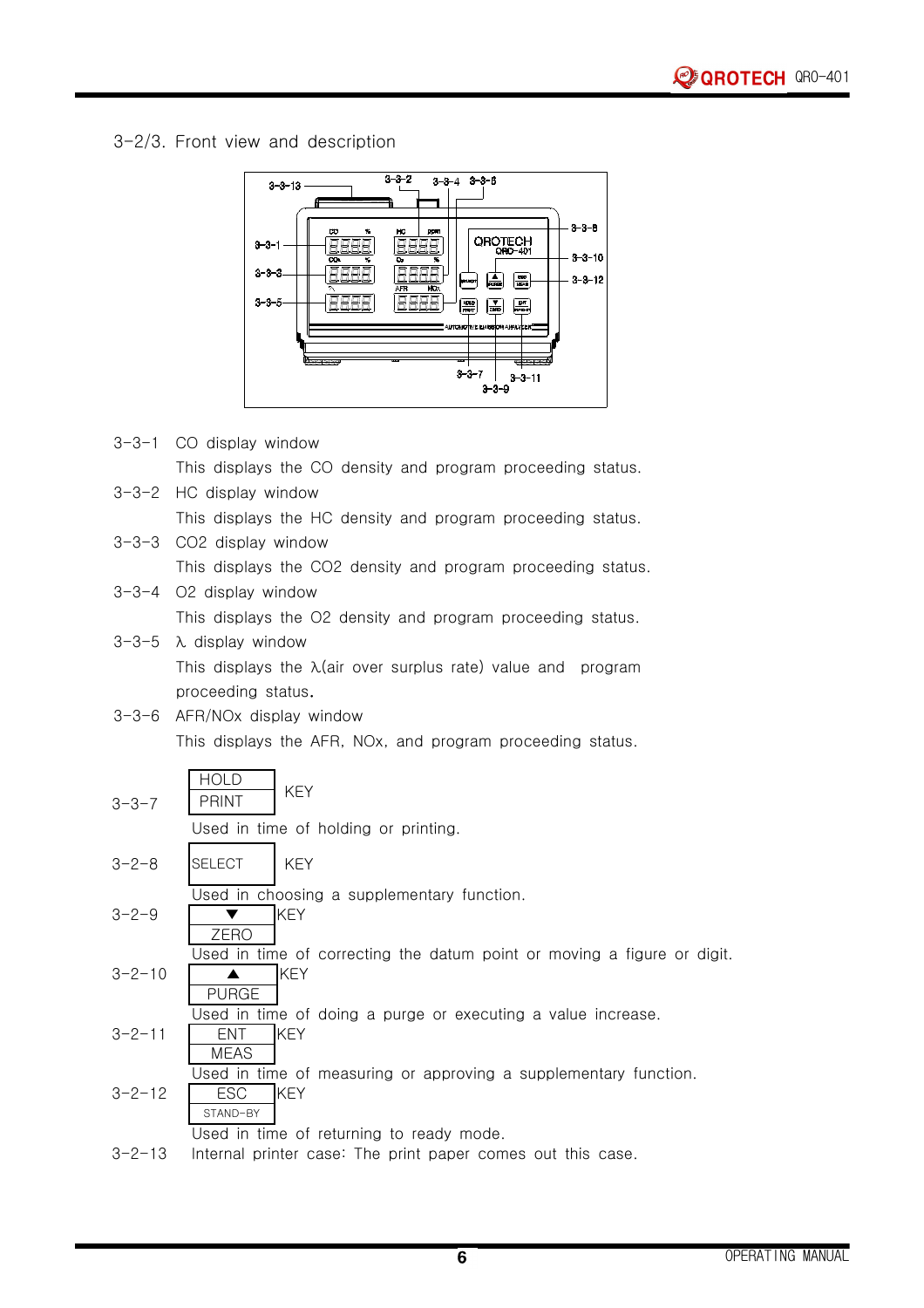#### 3-4 Rear view and description



#### 3-4-1 CAL(Calibration)

This is a gas inflow gate used in time of standard gas adjustment.

#### 3-4-2 INLET

This is a measuring inlet where one end of the probe mounted into this inlet in time of gas emission measurement.

3-4-3 OUTLET

This is an emitting outlet where the gas produced in the time of measuring the emitted gas (4GAS Analyzer) and water to correct the gas is outcome.

3-4-4 MAIN FILTER

This condenses the vapor contained in the automobile emitting gas so that it prevents other materials from incoming to inside the analyzer at the same time with the water and measuring gas.

#### 3-4-5 DUST FILTER

This prevents fine dusts and materials from incoming inside the analyzer in the time of measuring.

3-4-6 ZERO FILTER

This is a activate charcoal filter to purify the analyzer cell in the time of correcting the zero point.

#### 3-4-7 EXTRA OUTLET

This is a emitting outlet where the emitting gas and standard gas is outcome in the time of adding the NOx.

3-4-8 25 PIN PRINTER PORT

This is a terminal to be directly connected with a normal PC printer.

3-4-9 RS232 PORT

This is a communication terminal through which PC can operate the program.

3-4-10 POWER SWITCH

A power on/off terminal of this analyzer.

3-4-11 FUSE BOX

A fuse terminal which will prevent a damage from external voltage overflow.

3-4-12 POWER SOCKET

3-4-13 An assembling bolt for upper cover case and rear panel case.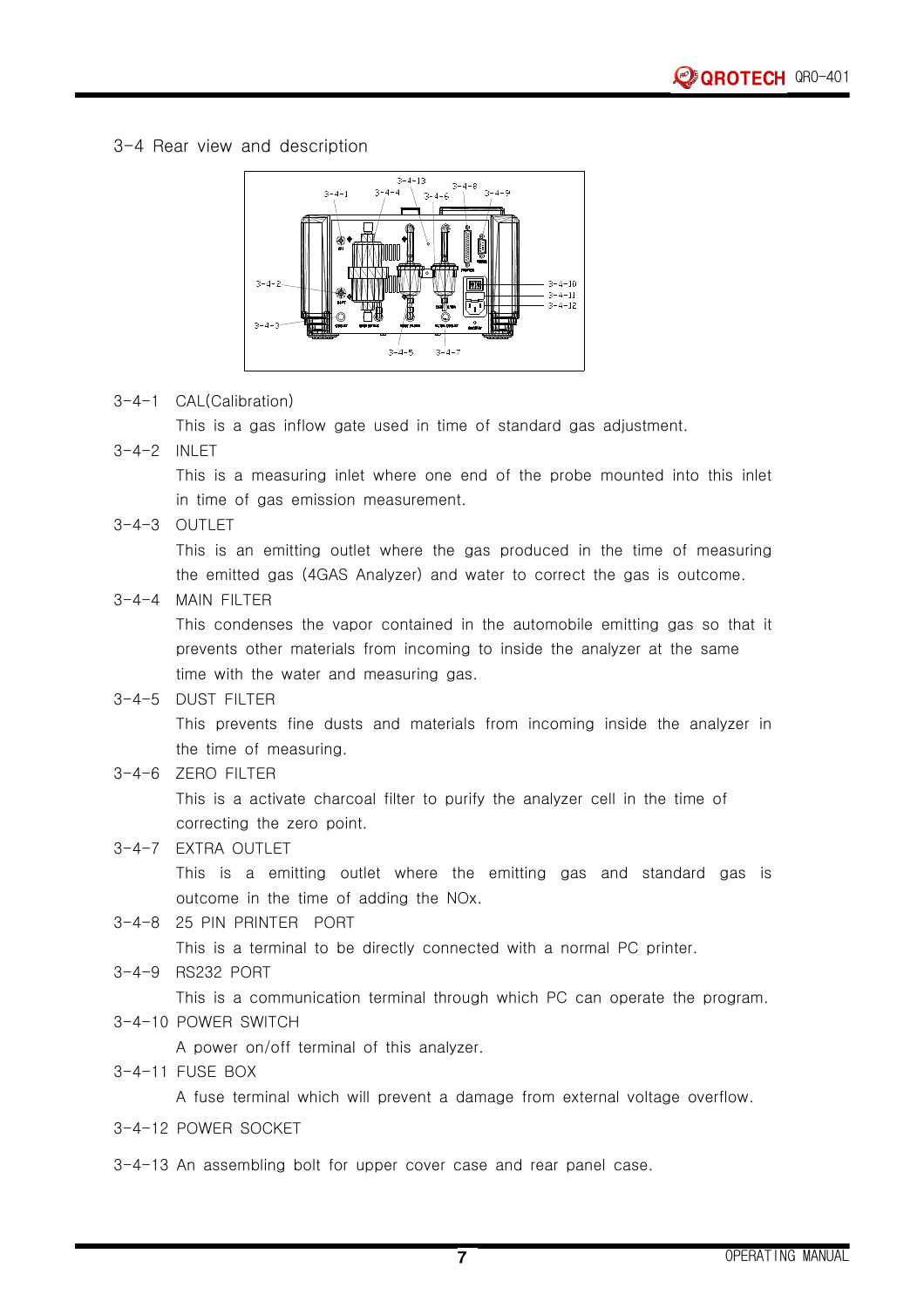3-5 Basic accessory and option

#### 3-5-1 Basic accessory



3-5-2 Option

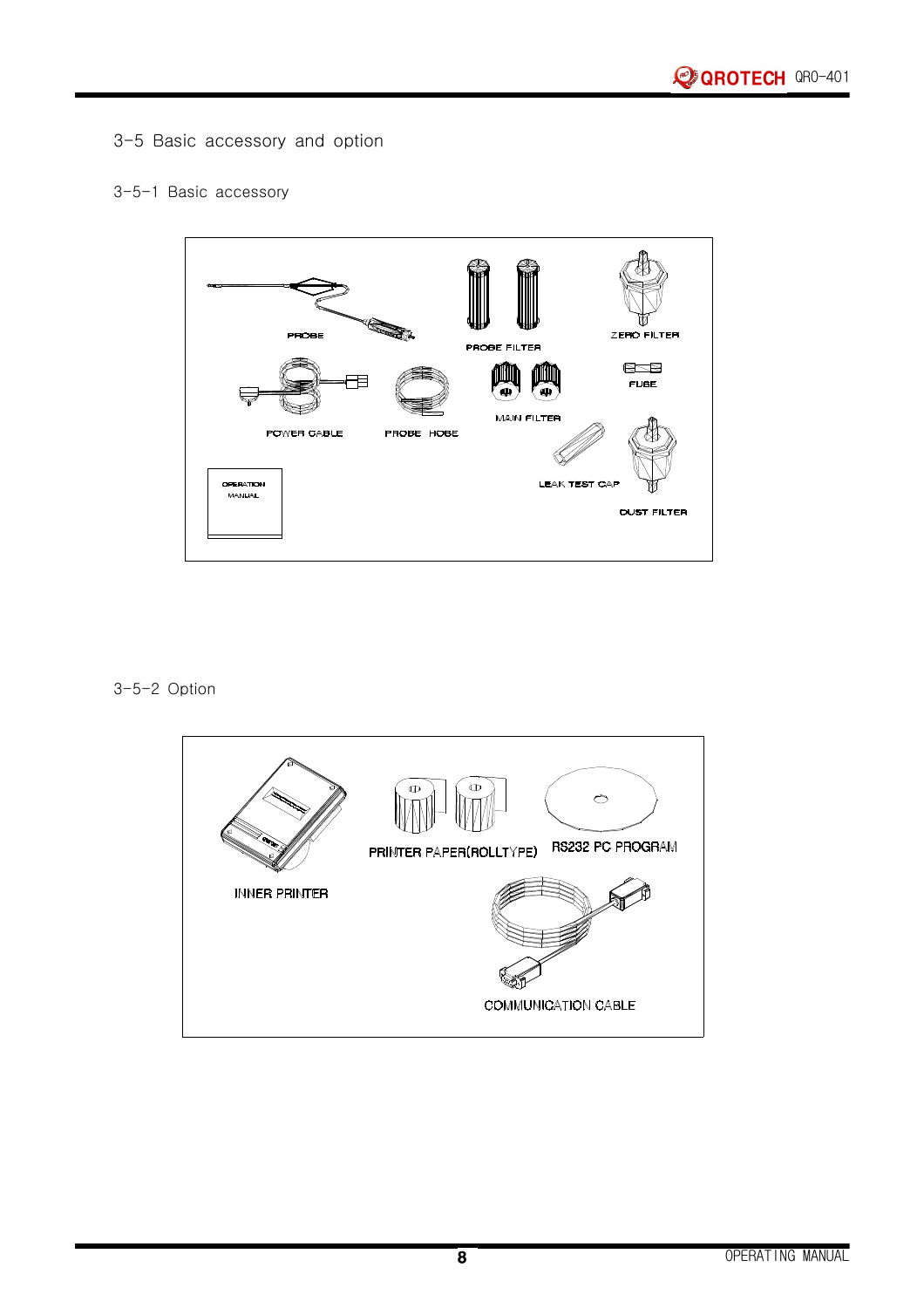#### Chapter 4. Installation Methods and Notes

#### 4-1 Installation

4-1-1 Fit end of the probe hose into the measuring probe and the other end of the hose into the gas inlet in the rear of the analyzer. If the fitting condition is not good and the air comes into flow from outside, it may yield an incorrect measured value. Therefore, please carefully verify the fitting condition before use.



- 4-1-2 Turn off the power switch and then connect the power cable to the power socket located in the rear of the analyzer
- 4-1-3 Verify the fitting conditions of measuring probe filter and various filters located in the rear of the analyzer.
- 4-1-4 Verify again the connection status of the analyzer and then turn on the power switch.

|         | This analyzer supports AC110V only or AC220V only. |
|---------|----------------------------------------------------|
| Warning | (Please confirm the power source to use.)          |

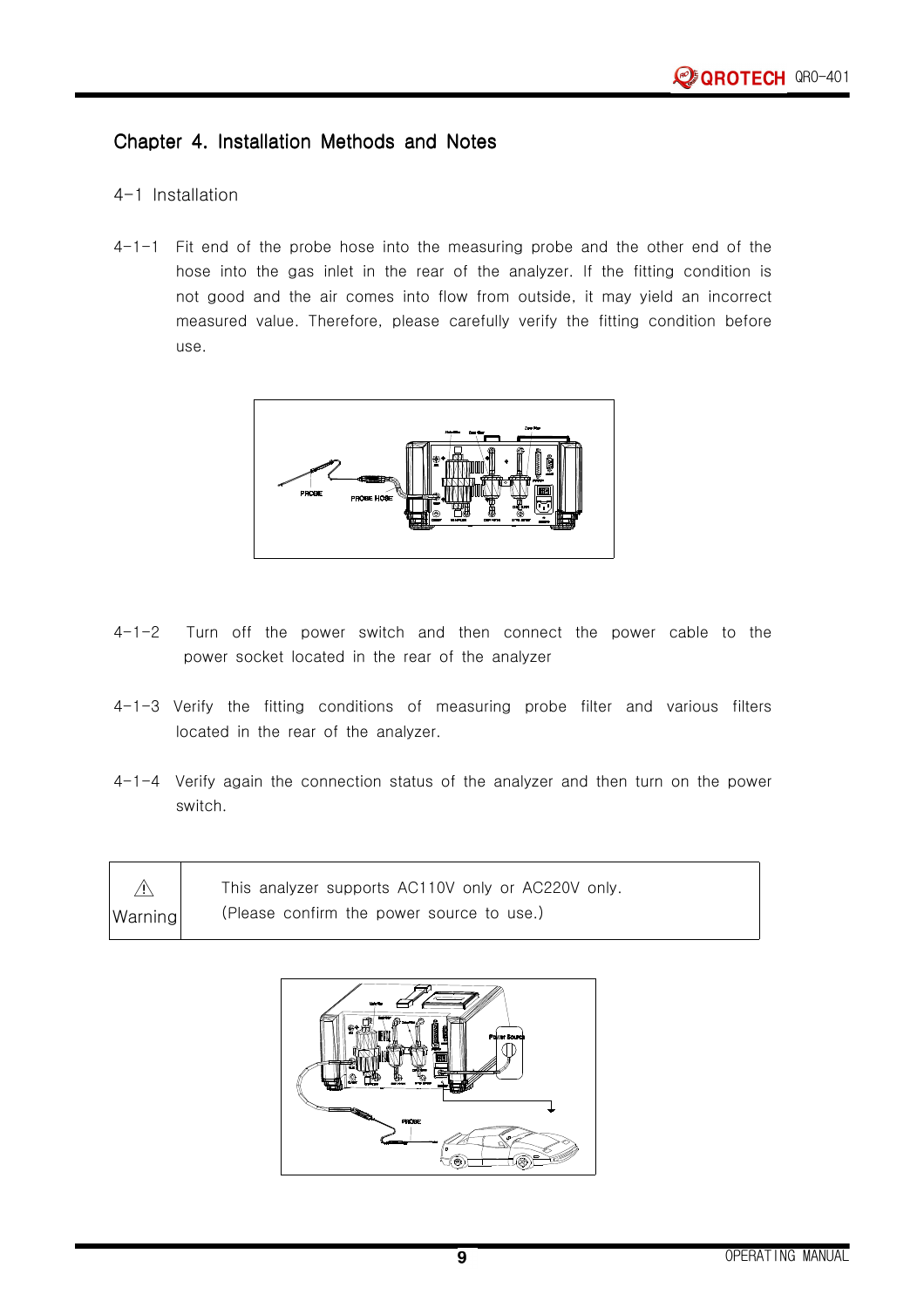4-2 Notes

- ► This analyzer is operated with AC110V only or AC220V only. Please verify the power source before use. (Note that you can not change power source which is fixed upon supplying this analyzer.)
- $\blacktriangleright$  The following factors should be considered to properly locate the analyzer body :
	- 삇 To be setup in a place of no direct light rays, humidity, vibration and abrupt temperature change.
	- To be setup in a indoor place where no emitted gas inflows.
	- 삇 To be setup in a height higher than 25cm from the ground.
- $\blacktriangleright$  The analyzer should not be moved during the operation. It may cause an incorrectness in the measured value.
- ► The probe should be located in a place where not affected by the wind.
- $\triangleright$  The probe may be so hot during the operation so that it should be carefully handled not to be burned in insertion or removal.
- $\triangleright$  It needs to be noted that you should not stay in the gas emitting place during the operation.
- $\blacktriangleright$  The analyzer should be used in a well-ventilated place only because the emitting gas contains the CO and it can cause a fatal damage to a human body.
- ► This analyzer is Type-approved in accordance with the related government laws so that it is extremely prohibited to disassemble, change, or rebuild the analyzer and also if you disassemble the NDIR Module, you may not be guaranteed for the repair.

#### \* O2/NOx sensor's life span : about 1~2 years.

\* Standard gas calibration's cycle : every about  $6 \sim 12$  months.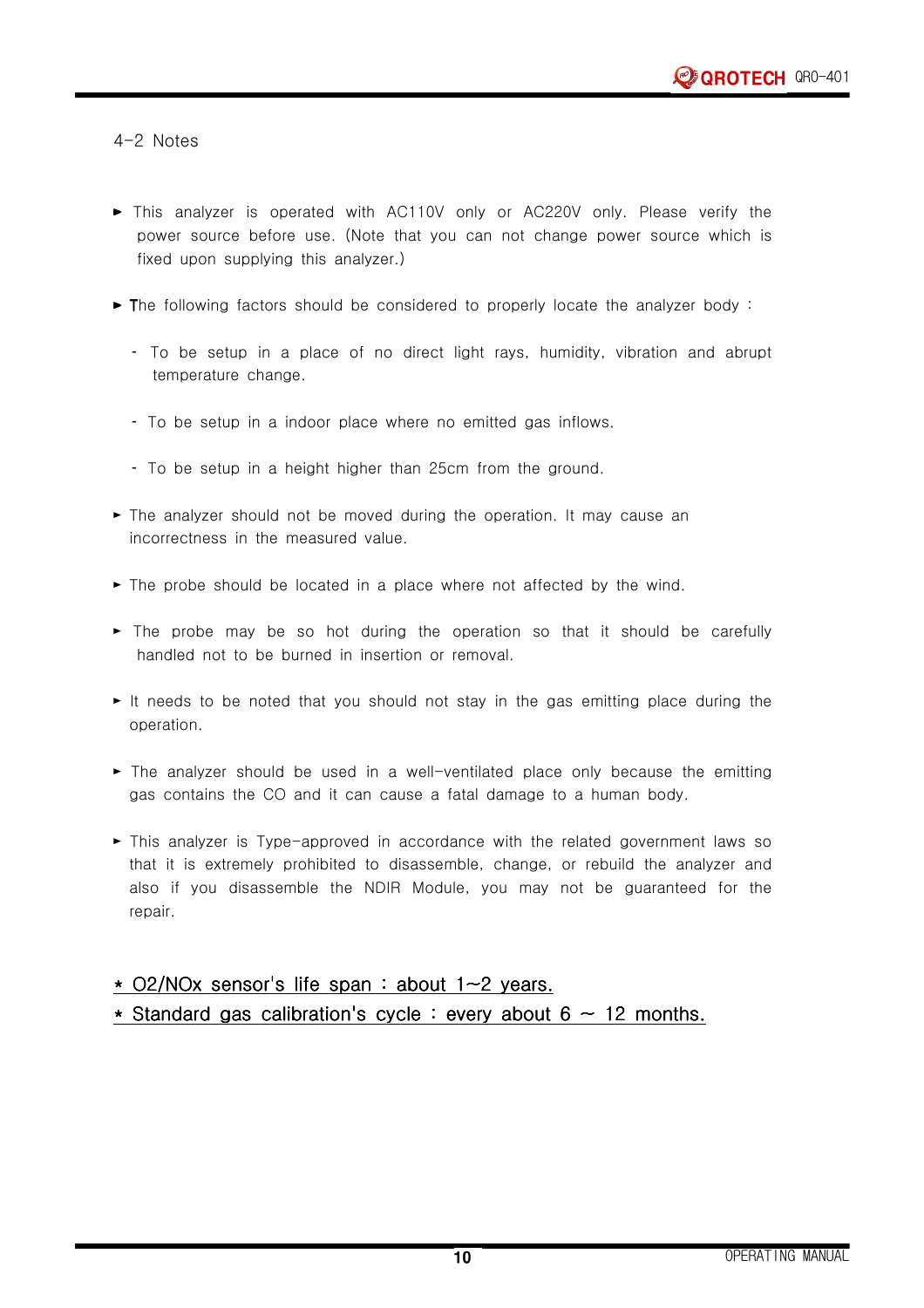| Fault                                                               | Verification                                                                                                | Troubleshooting                                                                                                                |
|---------------------------------------------------------------------|-------------------------------------------------------------------------------------------------------------|--------------------------------------------------------------------------------------------------------------------------------|
| Unable to power                                                     | Is the<br>power cord<br>properly<br>connected?                                                              | Connect the power cord.                                                                                                        |
| switch ON                                                           | Is the fuse cut?                                                                                            | Replace the fuse and check the<br>cause of power overflow.                                                                     |
|                                                                     | Do you press the<br>measurement key?                                                                        | Press the measurement key in<br>the rdy mode.                                                                                  |
| Unable to measure<br>(Measuring value)<br>stays in "0" and          | Do you properly connect the<br>probe to the analyzer?                                                       | Verify the connection status<br>between the probe and hose<br>(gas inlet).                                                     |
| does not move)                                                      | Is any of probe, hose or filter<br>blocked?<br>Please check the main filter<br>housing's O ring.            | Especially this could openly<br>happen in the winter due to<br>water-icing. Verify the<br>probe<br>filter, hoses, and filters. |
| $\lambda$ or O2 values is<br>high/ NO <sub>x</sub> value<br>is low. | Check the O2 sensor or leak.<br>Check the NOx sensor<br>(with NO <sub>x</sub> gas).                         | Replace the O2/NOx sensor<br>(Life span: $1 \sim 2$ years).                                                                    |
| Flow ERR<br>(Flow error)                                            | Is any of probe, hose or filter<br>blocked?<br>Please check the main filter<br>housing's nipple is blocked. | Verify the probes, hoses, and<br>filters.                                                                                      |
| Zero ERR<br>(Zero Calibration<br>error)                             | Is remaining gas in the<br>analyzer?                                                                        | Press the Purge key to clean<br>the inside of QRO-401 with a<br>clean air for about 2-3minute.                                 |
| Leak Fail<br>(Gas leakage fault)                                    | Are the probe and hose<br>properly connected?                                                               | Verify again the connection<br>status of probes, hoses, and<br>filters.                                                        |
| Screen stop<br>(unable to press<br>Key)                             | Has the analyzer seriously<br>impacted?                                                                     | Turn off the power and reboot.                                                                                                 |
| Prt Err<br>(Printer fault)                                          | Is the connection cord inside<br>the analyzer is disconnected<br>or badly connected?                        | Disassemble the case of the<br>analyzer and then re-connect<br>the printer connection cord.                                    |
| No printer paper                                                    | Is it lack of printer paper?                                                                                | Open the printer case and then<br>exchange the paper.                                                                          |
| output                                                              | Has the paper hung up in the<br>printer?                                                                    | Open the printer case and then<br>refill the paper.                                                                            |

## Chapter 5. Fault diagnosis and troubleshooting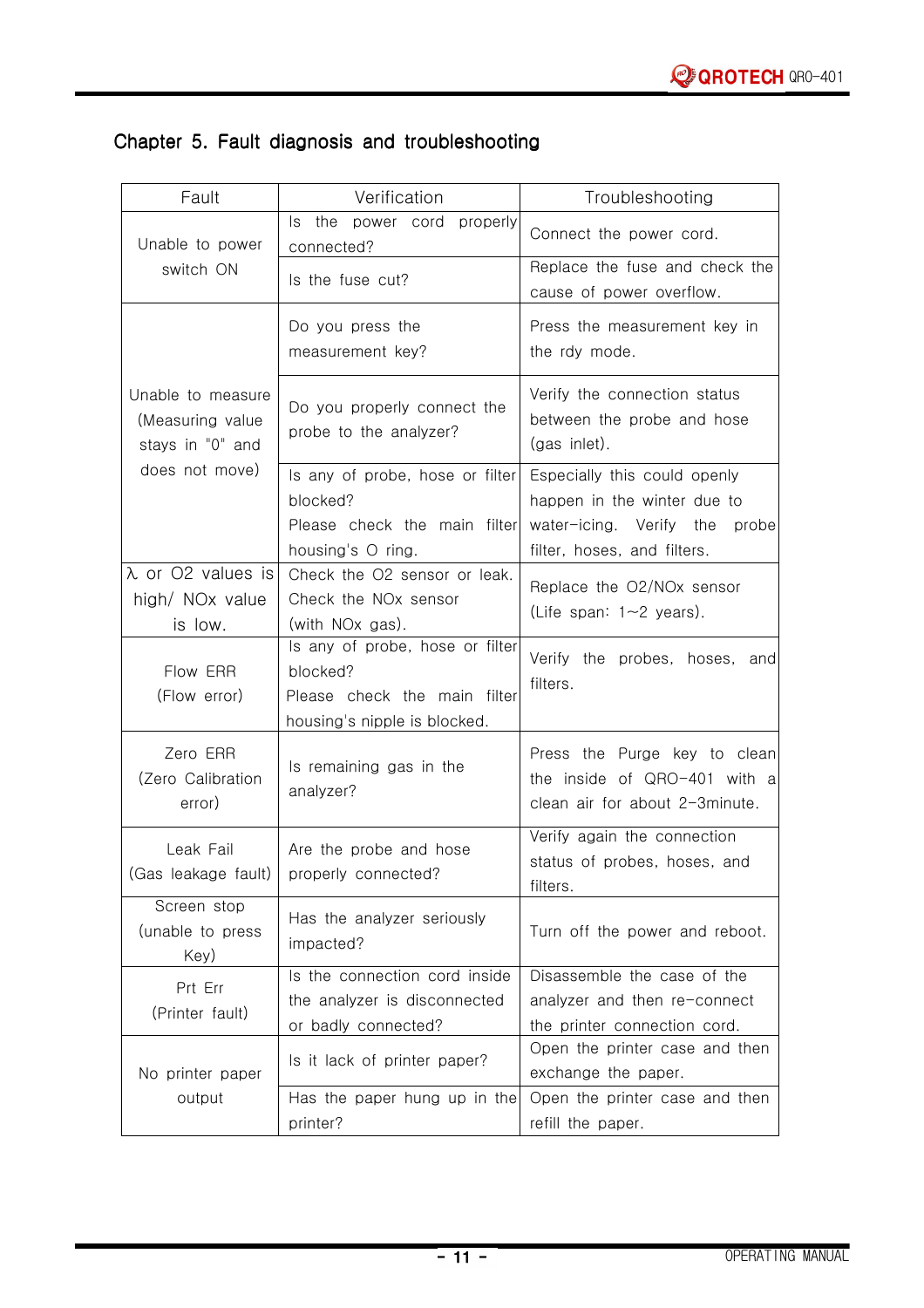### Chapter 6. Measurement Mode



#### 6-1. Measurement

- ① Place the probe in the clean air to perform the [ Zero calibration ].
- ② Push the probe deep into the exhaust outlet of the vehicle and measure exhaust gas by pressing measurement key.

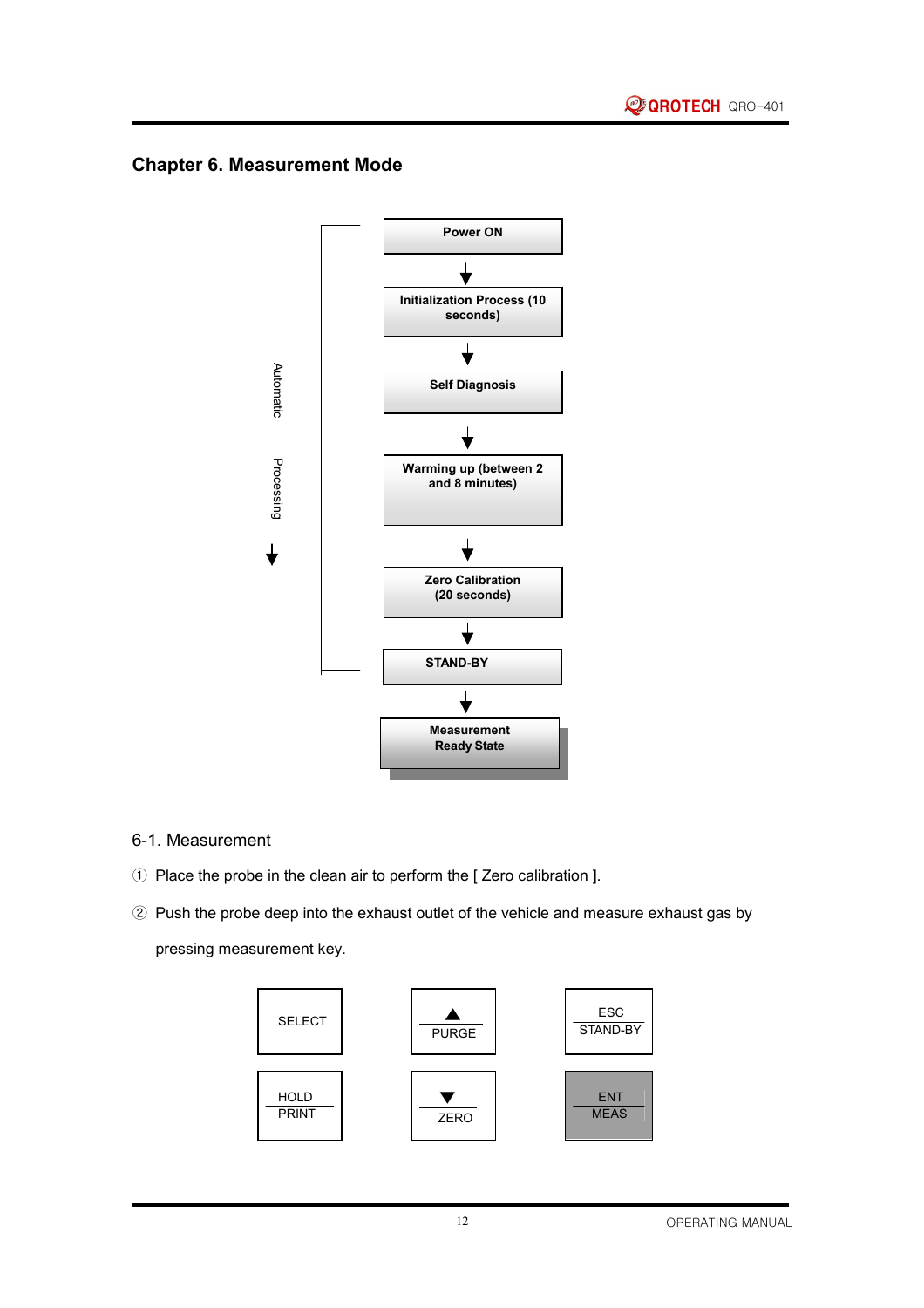- ※ The measurement operates for 30 minutes and the pump is automatically stopped by the activation of the power-saving mode. Press  $\sqrt{\text{MEAS}}$  key again to measure the exhaust gas for more than 30 minutes.
- ③ Pull the probe out of the exhaust outlet of the vehicle. Then clean the inside of QRO-401 with the clean air by pressing the  $\sqrt{\text{PURGE}}$  key until the measurement values drop to 0.
- ④ If all the measurements fall close to 0, press STAND-BY key to maintain QRO-401 in a standby mode.
- ⑤ Press the ZERO key for a series of measurement. Then, repeat ②, ③, and ④.
	- ※ PRINT key operates only in measurement mode. (Press the print key 1(hold)/2(car number)/3(printing) times)

6-2. Key functions

| Key           | Contents                                                                                                                                                                                                                                                                                                                                                                             |  |  |
|---------------|--------------------------------------------------------------------------------------------------------------------------------------------------------------------------------------------------------------------------------------------------------------------------------------------------------------------------------------------------------------------------------------|--|--|
|               | Use the key to perform the leak test, the PEP value indication, the program                                                                                                                                                                                                                                                                                                          |  |  |
|               | version indication, and the standard gas calibration. Press the [Select] key and                                                                                                                                                                                                                                                                                                     |  |  |
|               | QRO-401 will operate as shown below.                                                                                                                                                                                                                                                                                                                                                 |  |  |
| <b>SELECT</b> | $\rightarrow$   Remaining HC test $ \rightarrow $ Used fuel $ \rightarrow\rightarrow $ HCV / OCV<br>Leak test<br>PEF value indication<br>$\rightarrow$   Time set up $\rightarrow$   NO <sub>X</sub> measurement set up<br>$\rightarrow$<br>Standard gas $\mapsto$<br>Print set (density)<br>$\rightarrow$<br>Press the [SELECT] key. QRO-401 will operate according to the contents |  |  |
|               | $\vert \bullet \vert$ , $\vert$ ESC $\vert$ , $\vert$ ENT $\vert$ printed on the upper side of each key.                                                                                                                                                                                                                                                                             |  |  |
|               | Use this key to change the setup positions.                                                                                                                                                                                                                                                                                                                                          |  |  |
| <b>HOLD</b>   | When you stops measurement value temporarily, use it                                                                                                                                                                                                                                                                                                                                 |  |  |
|               | Use this key to increase the setup values.                                                                                                                                                                                                                                                                                                                                           |  |  |
| <b>ESC</b>    | Use this key to end the selection mode and change into a measurement mode.                                                                                                                                                                                                                                                                                                           |  |  |
| <b>ENT</b>    | Use this key to select the present mode indicated, or to execute the number                                                                                                                                                                                                                                                                                                          |  |  |
|               | substituted.                                                                                                                                                                                                                                                                                                                                                                         |  |  |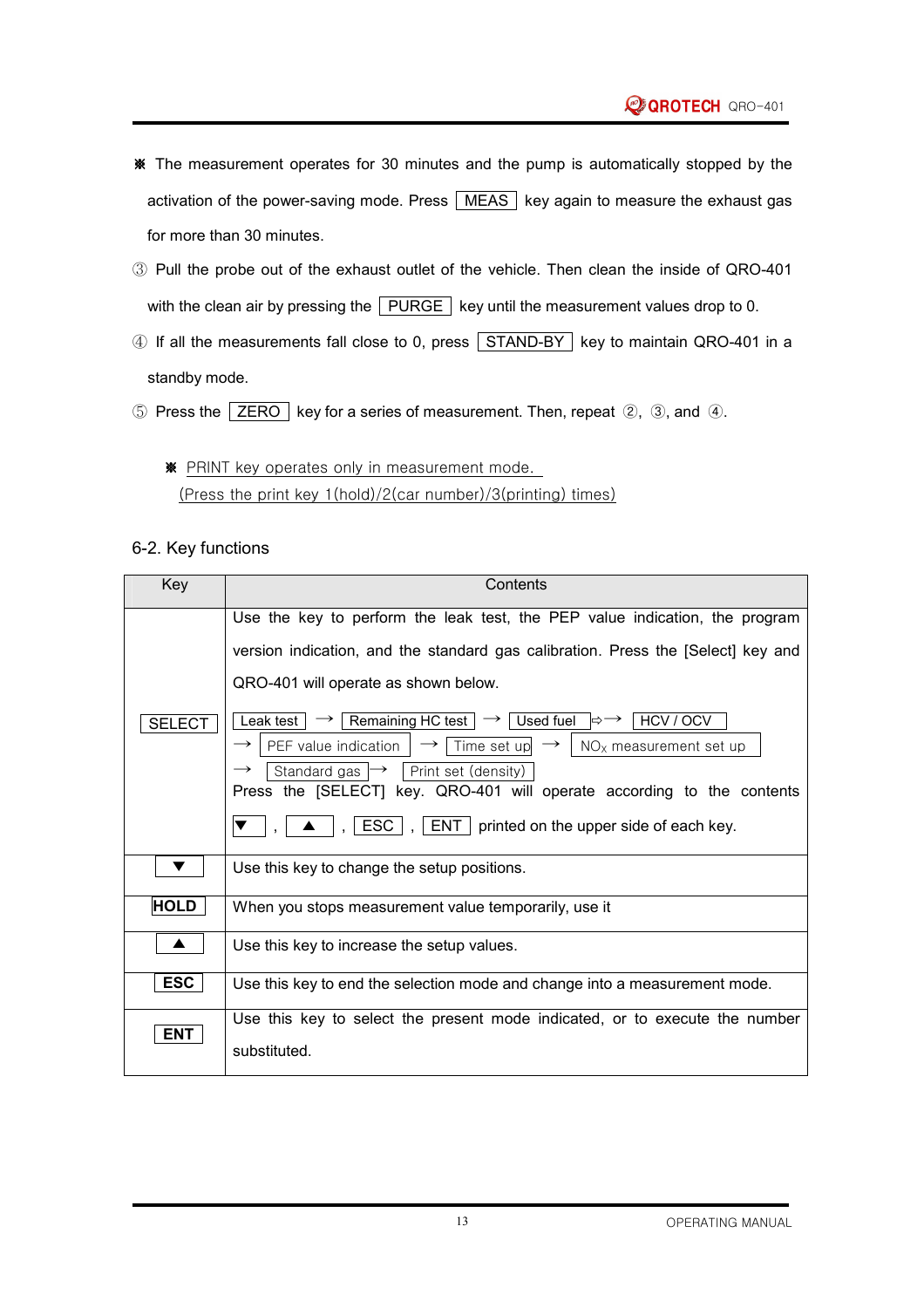#### 6-3. Leak test

A function that looks for any possible air leakage from the sample-cell in order to indicate the exact result.



① Press the SELECT key once in the stand-by mode to select the Leak Test mode.



② If the message 'Leak test' is indicated on the indication window as shown above, mount the

leak test cap on the front side of the probe.

③ Press ENT key. The pump operates and the count values decrease by 1 from 20

during the 20-second leak test.



④ If the test turns out normal without any leak after 20 seconds, a message is indicated

as 'PASS". If the leak is identified, the message is indicated as 'FAIL'.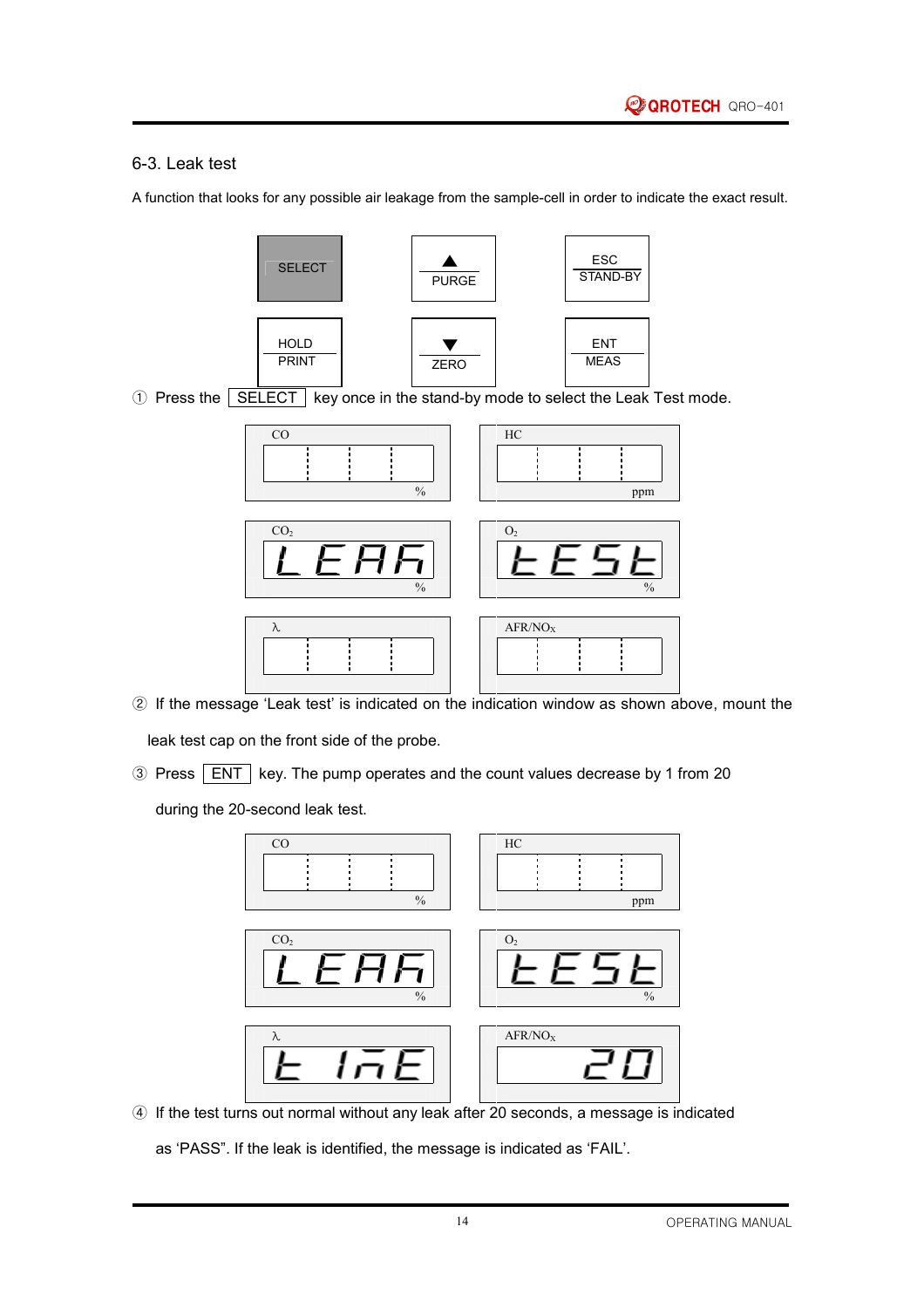#### 6-4. Selection of fuel

This is the function that selects fuel for testing vehicle. It is used to calculate air surplus rate  $(\lambda)$ and AFR. This analyzer can select the fuel such Gasoline, LPG, CNG, and Alcohol.

$$
\fbox{GASOLIN} \Rightarrow \fbox{LPG} \Rightarrow \fbox{CNG} \Rightarrow \fbox{ALCOHOL}
$$

① Press SELECT key three times from standby mode.



② Selected fuel is indicated as in the above. Use  $\boxed{\blacktriangledown}$ ,  $\boxed{\blacktriangle}$  keys until it indicates the fuel

to select.

- ③ Press ENT key to setup the selected fuel.
- ④ For Example, If the "LPG" fuel is selected, the window indicates as shown in the below.

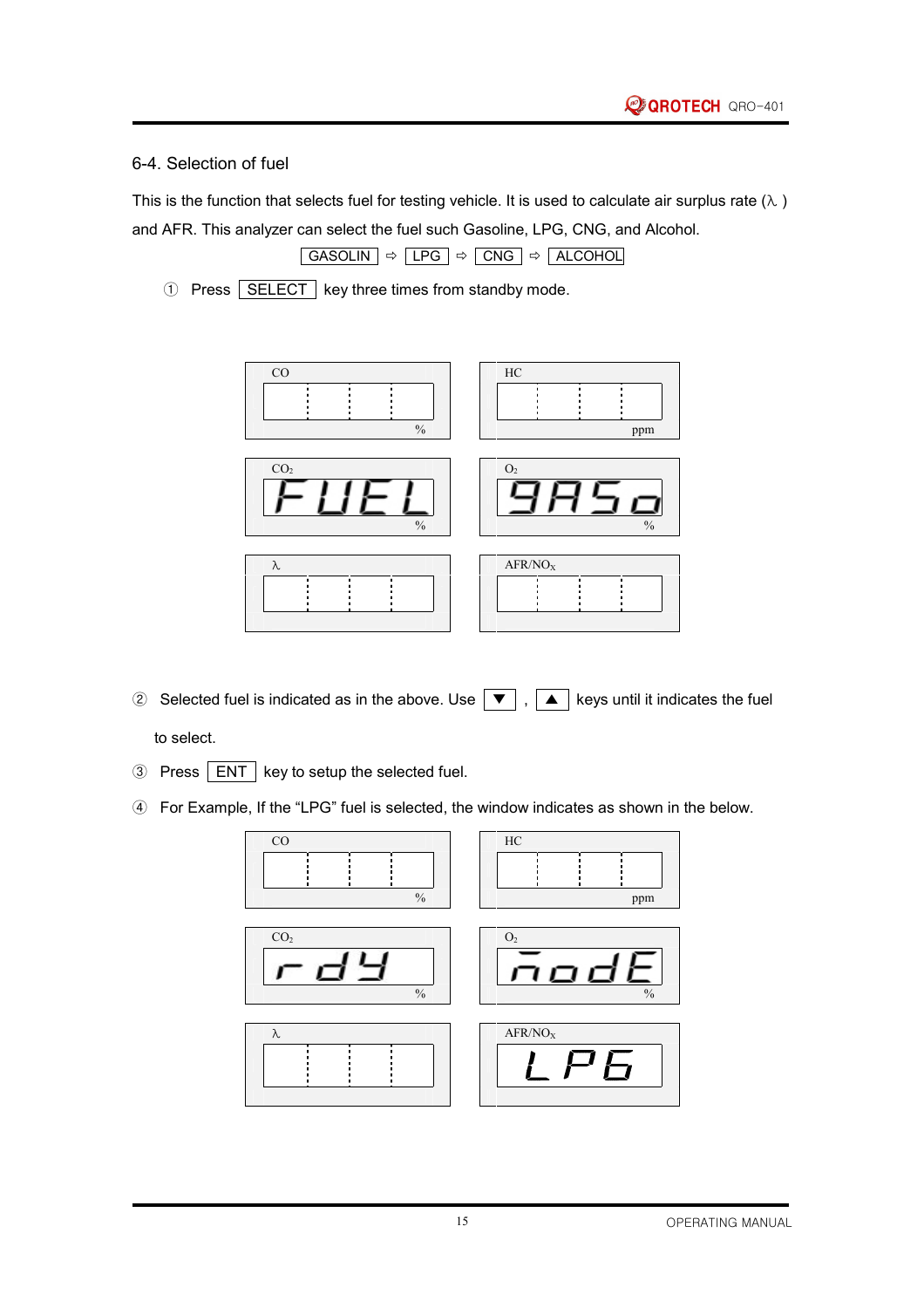#### 6-5.  $NO<sub>x</sub> setup$

It is a function selecting where to attach  $NO<sub>x</sub>$  sensor.

① Press select key for eight times in standby mode.



(When it is set up to  $NO<sub>X</sub>$  display)

- $\circled{2}$   $\Box$  key changes display to YES or to NO.
- 3 Select YES for NOX display mode, NO for non-NOX display mode, then press **ENT**
- ※ "A" is attached as shown below in the AFR(Air/fuel rate) display mode and disappears in the NOx display mode. NOx/AFR mode is changed as the  $\overline{\text{ENT}}$ key is pressed in measurement mode.



Example of exhaust gas measurement display